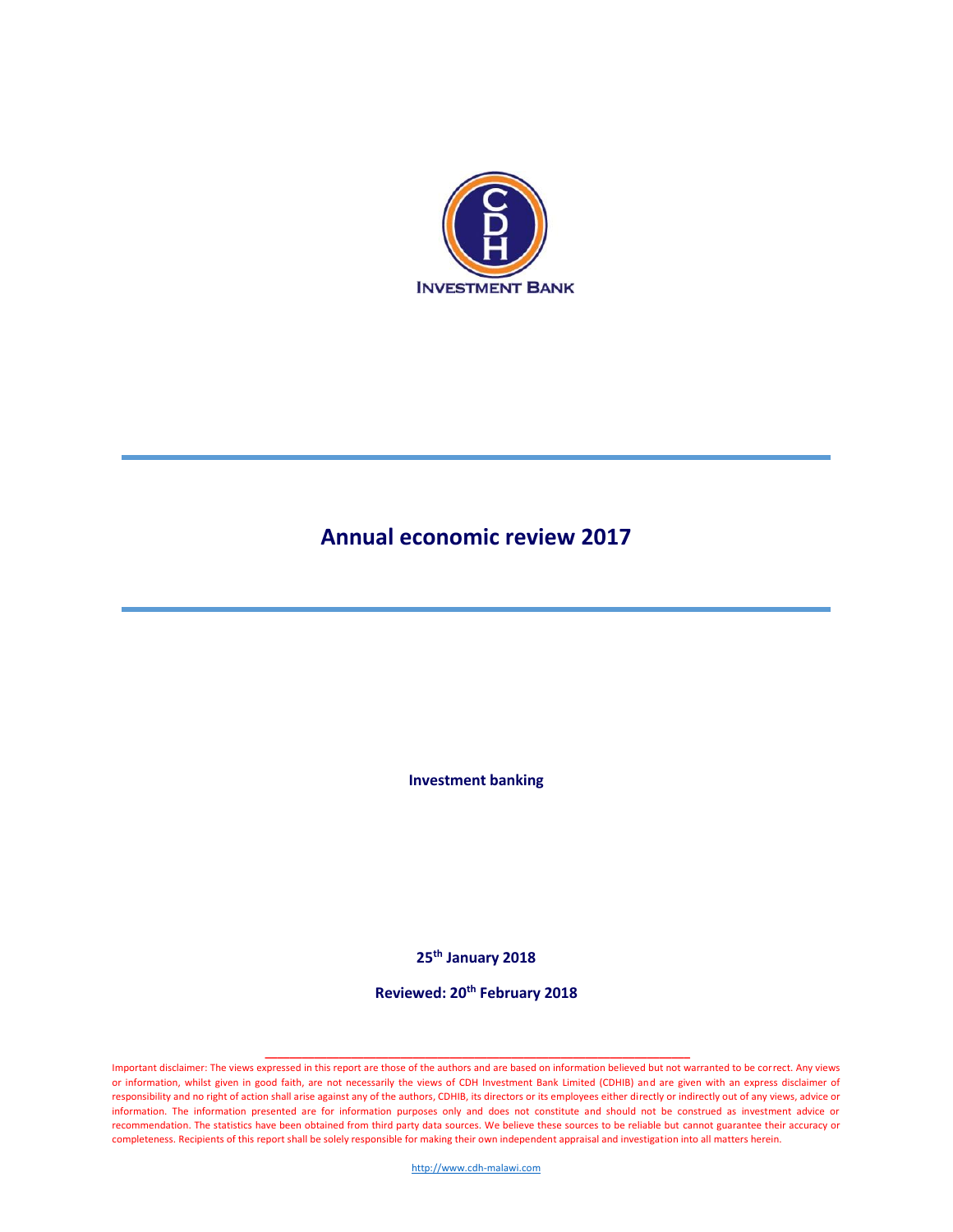

## **1. INTERBANK MARKET AND INTEREST RATES**

- 1.1 Liquidity conditions on the interbank market were generally tight in 2017. Excess reserves averaged K5.54 billion per day compared to K7.33 billion per day in 2016. Excess reserves were lowest at negative K0.79 billion in April and were the highest at K23.58 billion in September 2017 towards the close of the tobacco auction season. As a result of Policy Rate cuts which were triggered mainly by decelerating inflation and exchange rate stability during the year, the overnight interbank rate declined, averaging 18.52% in 2017 from 24.46% in 2016 despite persistent tight monetary conditions.
- 1.2 Overnight interbank borrowing increased to a daily average of K6.76 billion from an average of K5.12 billion in 2016. Access on the Lombard Facility of the Reserve Bank of Malawi (RBM) (also known as the discount window) increased to a daily average of K7.01 billion compared to a daily average of K6.94 billion in 2016.
- 1.3 The central bank withdrew a daily average of K6.38 billion (total: K898.88 billion) from the market at an average rate of 18.68% through open market operations (OMO) during the period under review.
- 1.4 The chart below summarizes the movement of excess reserves and overnight interbank rate in the last three years.





1.5 The Monetary Policy Committee (MPC) revised the Policy Rate downwards three times in 2017. The first adjustment was by 200 basis points from 24% to 22% in March 2017. The second adjustment was by 400 basis points to 18% in July 2017 and the last adjustment was by 200 basis points to 16% in December 2017. On all the three occasions that the Policy Rate was revised, the decision was made

Important disclaimer: The views expressed in this report are those of the authors and are based on information believed but not warranted to be correct. Any views or information, whilst given in good faith, are not necessarily the views of CDH Investment Bank Limited (CDHIB) and are given with an express disclaimer of responsibility and no right of action shall arise against any of the authors, CDHIB, its directors or its employees either directly or indirectly out of any views, advice or information. The information presented are for information purposes only and does not constitute and should not be construed as investment advice or recommendation. The statistics have been obtained from third party data sources. We believe these sources to be reliable but cannot guarantee their accuracy or completeness. Recipients of this report shall be solely responsible for making their own independent appraisal and investigation into all matters herein.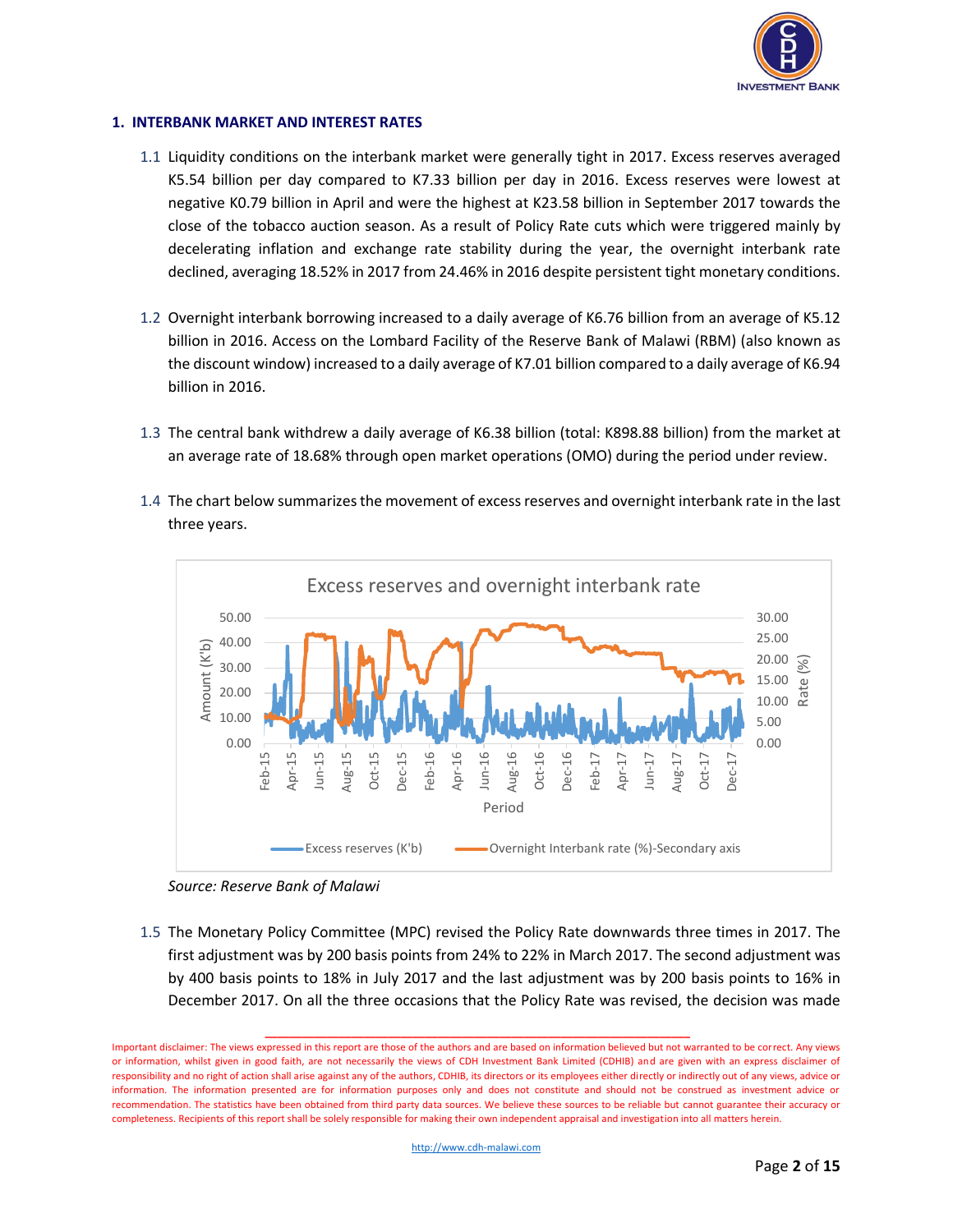

after considering developments in the local economy especially the drop in inflation and the stability of the exchange rate that prevailed throughout the year as well as the outlook on inflation and developments in the global economy. The downward revisions in the Policy Rate were triggered by the need to maintain a tight monetary policy to keep inflation on a downward trend. Low inflation in turn was expected to guarantee low interest rates and prolonged stability of the exchange rate. The committee, however, maintained the Liquidity Reserve Requirement (LRR) at 7.5 percent.



# 1.6 The chart below depicts the historical trend of the Policy Rate.

- 1.7 In response to the Policy Rate cuts, all other interest rates on the market declined during the year. The Lombard rate declined from 26.00% as at the beginning of the year to 16.00% at the end of the year. The overnight interbank rate decelerated from 25.1% as at  $3<sup>rd</sup>$  January 2017 to 14.72% as at 28<sup>th</sup> December 2017. Consequently base lending rates for commercial banks also declined in the year 2017. They ranged between 32.00% and 35.00% at the beginning of the year to the currently range of between 23.00% and 25.50%.
- 1.8 Looking forward, interest rates are likely to continue the downward trend in the short to medium term as no significant negative shocks to underlying macroeconomic fundamentals are immediately expected. In 2018, if inflation remains in the single digit and shocks to the exchange rate continue to be contained, backed by sufficient foreign reserves, the MPC could cut the Policy Rate further, leading to an across- the- board deceleration of interest rates. The interbank rate will most likely remain close to the Policy Rate amid continued tight liquidity conditions as authorities intensify mop up operations to withdraw liquidity injected from expansionary operations. The RBM has clearly stated their intention to keep the interbank rate within the band of ±200 basis points around the policy rate.

Important disclaimer: The views expressed in this report are those of the authors and are based on information believed but not warranted to be correct. Any views or information, whilst given in good faith, are not necessarily the views of CDH Investment Bank Limited (CDHIB) and are given with an express disclaimer of responsibility and no right of action shall arise against any of the authors, CDHIB, its directors or its employees either directly or indirectly out of any views, advice or information. The information presented are for information purposes only and does not constitute and should not be construed as investment advice or recommendation. The statistics have been obtained from third party data sources. We believe these sources to be reliable but cannot guarantee their accuracy or completeness. Recipients of this report shall be solely responsible for making their own independent appraisal and investigation into all matters herein.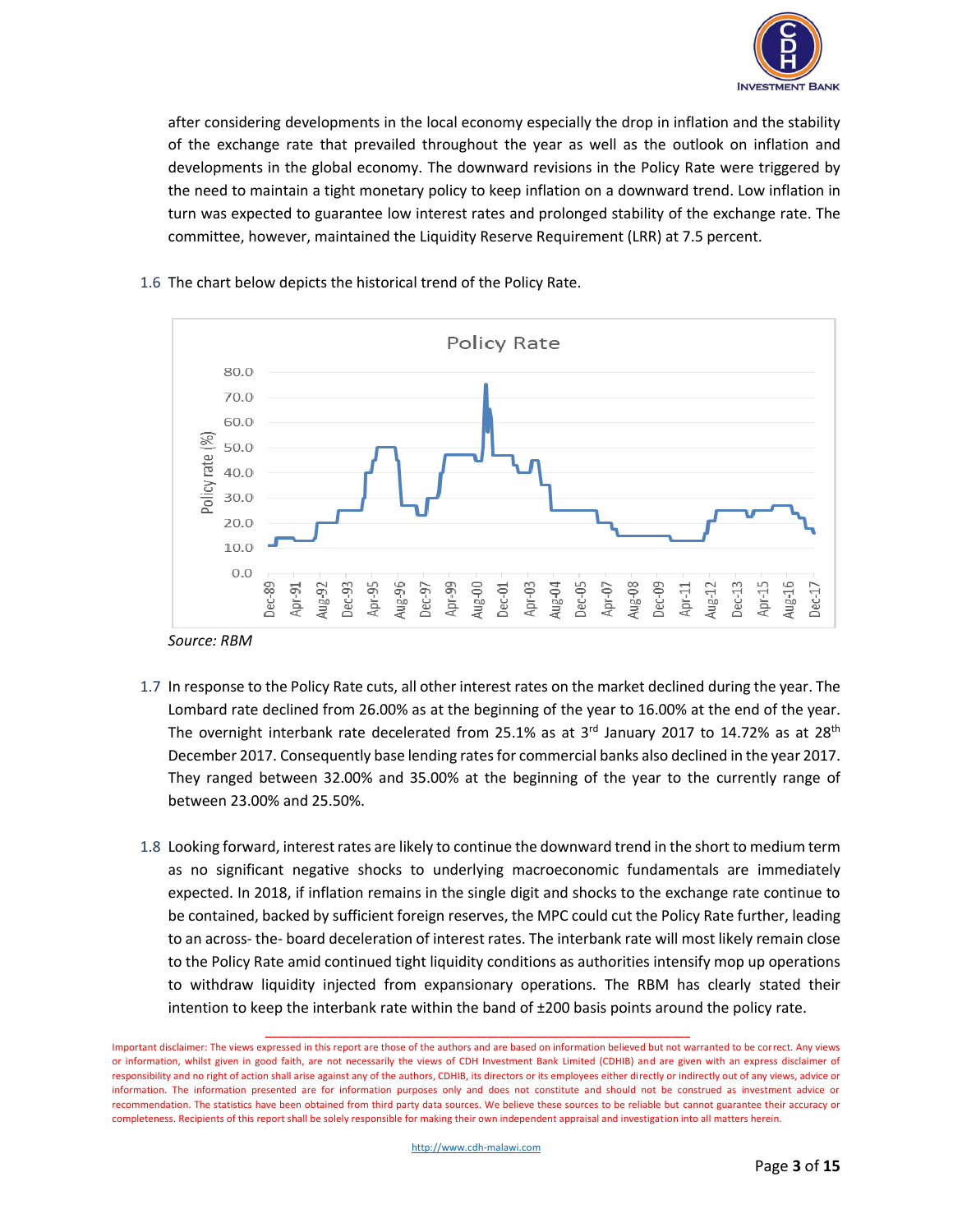

# **2. TREASURY BILLS**

2.1 During the year under review, government raised K243.67 billion through Treasury bill auctions compared to K367 billion raised in 2016. Total applications for Treasury bills stood at K444.13 billion, representing a 45.14% rejection rate (2016: 14%). In response to Policy Rate cuts, Treasury bill yields declined during the year, with the all-type Treasury bill yield averaging 19.76% from 27.87% in 2016 and closing the year 2017 at 14.53%.



2.2 The following two charts depict the movement of the Treasury bill yields in the last seven years.

*Source: Reserve Bank of Malawi*



*Source: Reserve Bank of Malawi*

Important disclaimer: The views expressed in this report are those of the authors and are based on information believed but not warranted to be correct. Any views or information, whilst given in good faith, are not necessarily the views of CDH Investment Bank Limited (CDHIB) and are given with an express disclaimer of responsibility and no right of action shall arise against any of the authors, CDHIB, its directors or its employees either directly or indirectly out of any views, advice or information. The information presented are for information purposes only and does not constitute and should not be construed as investment advice or recommendation. The statistics have been obtained from third party data sources. We believe these sources to be reliable but cannot guarantee their accuracy or completeness. Recipients of this report shall be solely responsible for making their own independent appraisal and investigation into all matters herein.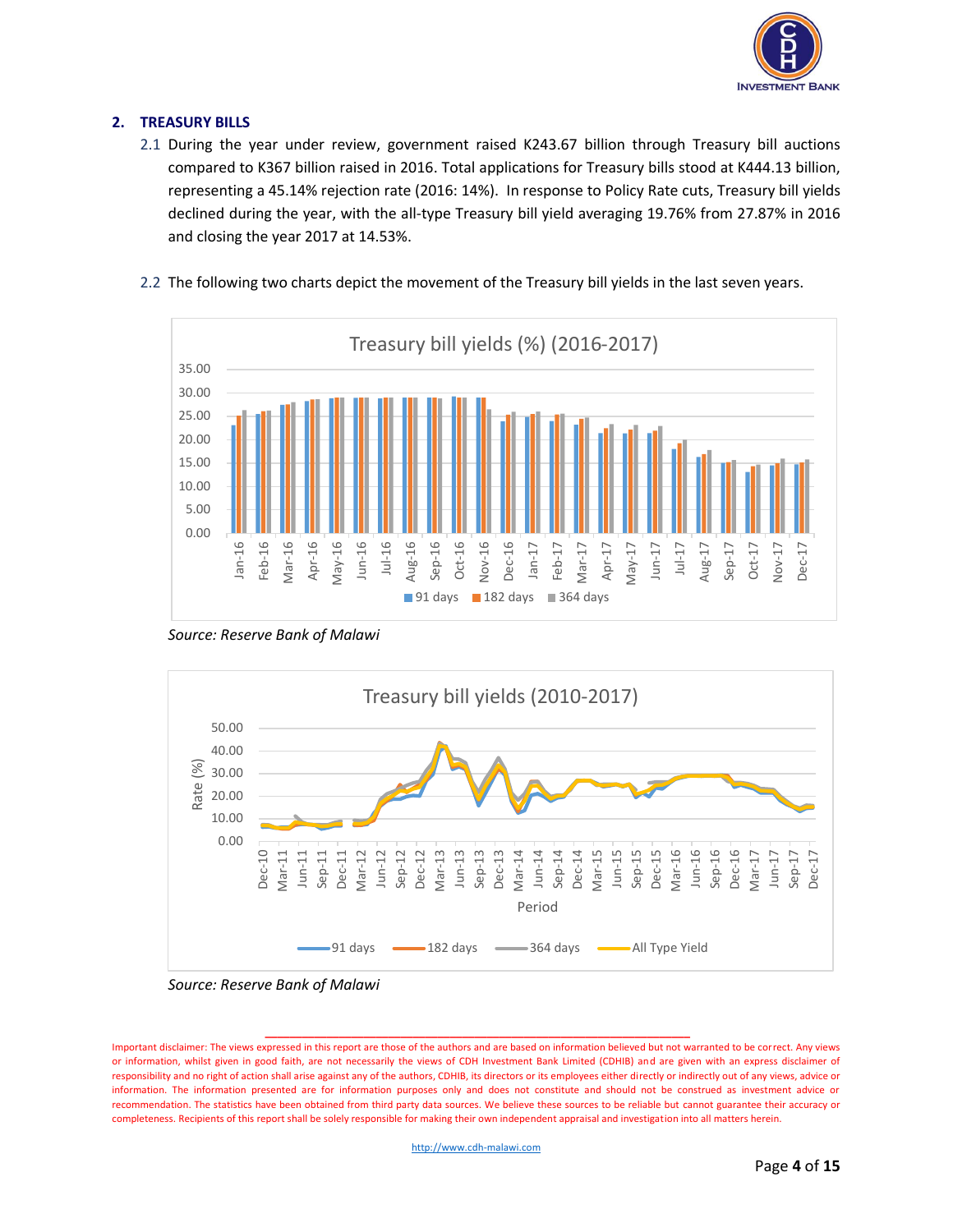

2.3 Looking ahead, the Treasury bill yields are expected to stabilize around the Policy Rate as the authorities work to consolidate the gains made in stabilizing the economy in 2017. In the short to medium term, Treasury bill yields may face a downward pressure as the authorities target cheaper funds due to high government debt levels.

## **3. EXCHANGE RATES**

- 3.1 The Kwacha was broadly stable in 2017, registering a marginal depreciation of 0.08% against the USD and depreciations of 9.78%, 9.67% and 13.51% against the ZAR, GBP and EUR, respectively, between 30<sup>th</sup> December 2016 and 29<sup>th</sup> December 2017. As at 29<sup>th</sup> December 2017, the Kwacha was trading at USD/MWK725.5840, ZAR/MWK58.4941, GBP/MWK976.4909/ and EUR/MWK866.7101, compared to USD/MWK725.0093, ZAR/MWK53.2829, GBP/MWK890.3839 and EUR/MWK763.5798 as at 30th December 2016.
- 3.2 The relative stability of the Kwacha in 2017 can be attributed to the tobacco marketing season which brought in USD212.5 million, the resumption of aid and credit facilities from development partners which ensured consistent availability of forex in the country, as well as tight monetary conditions which mitigated the impact of a wide current account deficit.
- 3.3 The table below provides an annual overview of how the Kwacha fared against the four major trading currencies in the last three years.

| <b>Currency</b> | 29-Dec-17 | 30-Dec-16 |                  | 31-Dec-15 2017 Change | 2016 Change |
|-----------------|-----------|-----------|------------------|-----------------------|-------------|
| <b>USD</b>      | 725.584   | 725,0093  | $664.365 \nabla$ | 0.08%                 | 9.13%       |
| <b>GBP</b>      | 976.4909  | 890.3839  | 984.3232         | 9.67%                 | $-9.54\%$   |
| <b>EUR</b>      | 866.7101  | 763.5798  |                  | 726.3503 7 13.51%     | 5.13%       |
| <b>ZAR</b>      | 58.4941   | 53.2829   | 42.6975          | 9.78%                 | 24.79%      |

## **Kwacha exchange rate movement against major trading currencies**

*Source: Reserve Bank of Malawi*

Important disclaimer: The views expressed in this report are those of the authors and are based on information believed but not warranted to be correct. Any views or information, whilst given in good faith, are not necessarily the views of CDH Investment Bank Limited (CDHIB) and are given with an express disclaimer of responsibility and no right of action shall arise against any of the authors, CDHIB, its directors or its employees either directly or indirectly out of any views, advice or information. The information presented are for information purposes only and does not constitute and should not be construed as investment advice or recommendation. The statistics have been obtained from third party data sources. We believe these sources to be reliable but cannot guarantee their accuracy or completeness. Recipients of this report shall be solely responsible for making their own independent appraisal and investigation into all matters herein.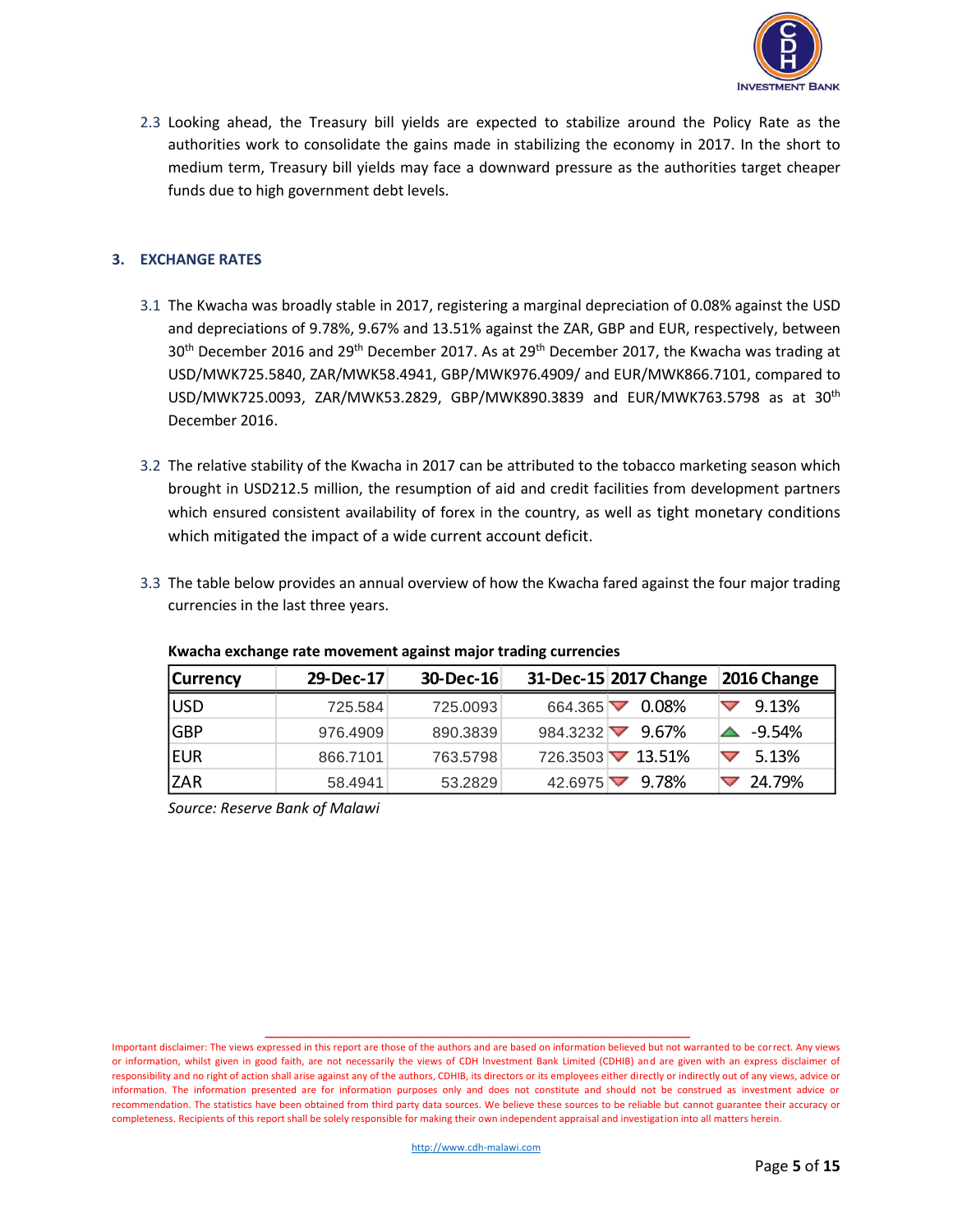



3.4 The following charts provide a historical pictorial view of the trend of the exchange rates.

*Source: Reserve Bank of Malawi*

- 3.5 The Kwacha is expected to remain broadly stable in the short to medium term as the country currently has sufficient foreign exchange reserves. In the long term, however, the local currency could depreciate further due to trade imbalances and exogenous shocks such as rising international fuel prices.
- 3.6 Gross official foreign reserves were observed at USD761.97 million (3.65 months of imports) on 29 December 2017, 25.54% higher than USD606.93 million (2.90 months of imports) observed at the end of 2016. Private foreign reserves were observed at USD414.03 million (1.98 months of imports) from USD336.61 million (1.61 months of imports).

Important disclaimer: The views expressed in this report are those of the authors and are based on information believed but not warranted to be correct. Any views or information, whilst given in good faith, are not necessarily the views of CDH Investment Bank Limited (CDHIB) and are given with an express disclaimer of responsibility and no right of action shall arise against any of the authors, CDHIB, its directors or its employees either directly or indirectly out of any views, advice or information. The information presented are for information purposes only and does not constitute and should not be construed as investment advice or recommendation. The statistics have been obtained from third party data sources. We believe these sources to be reliable but cannot guarantee their accuracy or completeness. Recipients of this report shall be solely responsible for making their own independent appraisal and investigation into all matters herein.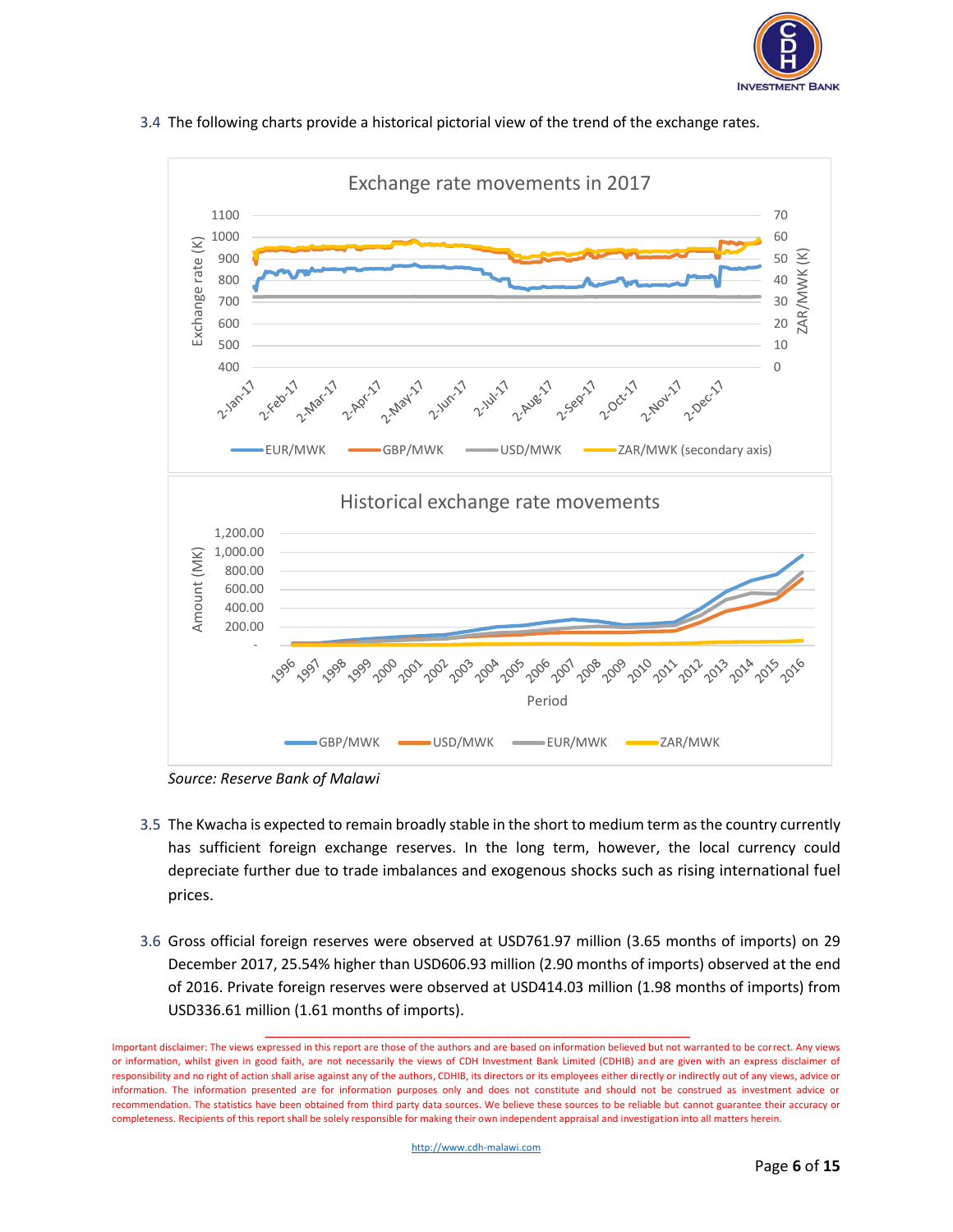

3.7 The following charts depict the trend of total foreign reserves position and import cover movement in and since 1990.



*Source: Reserve Bank of Malawi*



*Source: World Bank-World development indicators database*

3.8 The Reserve Bank of Malawi has stated in its 2018 strategic plan that it aims to maintain the import cover above 3 months throughout the year. Among its efforts to ensure that the goal is realized, the RBM will aim to generate an extra USD600 million (K440 billion) in export earnings through the Export Development Fund (EDF) and increase diaspora remittances to USD200 million from USD38 million.

Important disclaimer: The views expressed in this report are those of the authors and are based on information believed but not warranted to be correct. Any views or information, whilst given in good faith, are not necessarily the views of CDH Investment Bank Limited (CDHIB) and are given with an express disclaimer of responsibility and no right of action shall arise against any of the authors, CDHIB, its directors or its employees either directly or indirectly out of any views, advice or information. The information presented are for information purposes only and does not constitute and should not be construed as investment advice or recommendation. The statistics have been obtained from third party data sources. We believe these sources to be reliable but cannot guarantee their accuracy or completeness. Recipients of this report shall be solely responsible for making their own independent appraisal and investigation into all matters herein.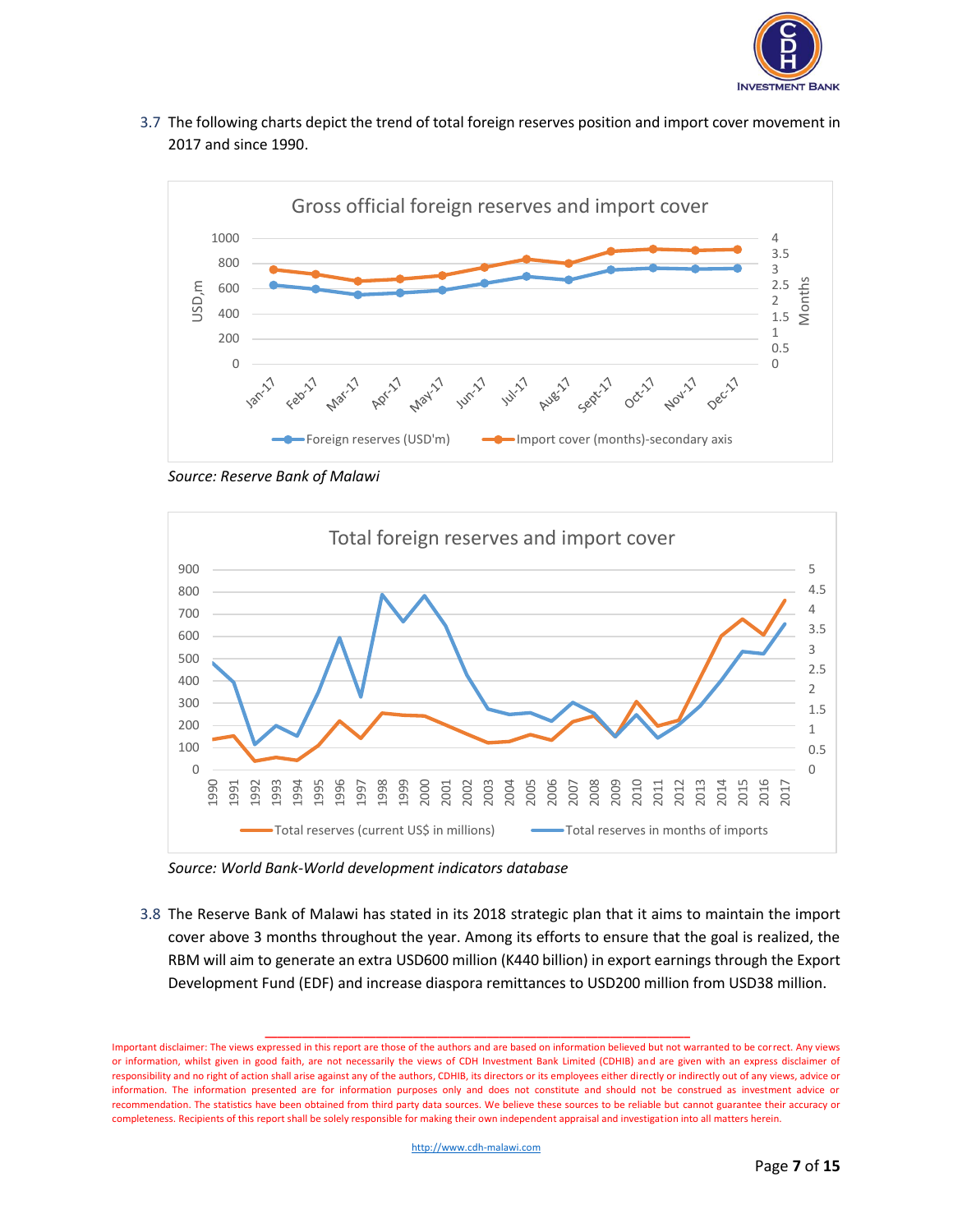

## **4. INFLATION**

- 4.1 Annual headline inflation decreased to 11.5% in 2017 from 21.7% in 2016 due to a slowdown in both food and non-food inflation. Annual food inflation decreased to 10.3% in 2017 from 26.6% in 2016, whereas annual non-food inflation decreased to 12.8% from 17.1%.
- 4.2 As at end December 2017, month-on-month headline inflation was at 7.1%, compared to 20.0% in December 2016. Month-on-month food inflation stood at 4.3% in December 2017, compared to 24.4% in December 2016, whereas month-on-month non-food inflation stood at 10.0% in December 2017, compared to 15.45% in December 2016.



*Source: National Statistics Office (NSO)*



*Source: National Statistics Office (NSO)*

Important disclaimer: The views expressed in this report are those of the authors and are based on information believed but not warranted to be correct. Any views or information, whilst given in good faith, are not necessarily the views of CDH Investment Bank Limited (CDHIB) and are given with an express disclaimer of responsibility and no right of action shall arise against any of the authors, CDHIB, its directors or its employees either directly or indirectly out of any views, advice or information. The information presented are for information purposes only and does not constitute and should not be construed as investment advice or recommendation. The statistics have been obtained from third party data sources. We believe these sources to be reliable but cannot guarantee their accuracy or completeness. Recipients of this report shall be solely responsible for making their own independent appraisal and investigation into all matters herein.

**\_\_\_\_\_\_\_\_\_\_\_\_\_\_\_\_\_\_\_\_\_\_\_\_\_\_\_\_\_\_\_\_\_\_\_\_\_\_\_\_\_\_\_\_\_\_\_\_\_\_\_\_\_\_\_\_\_\_\_\_\_\_\_\_\_\_\_\_\_** 

[http://www.cdh-malawi.com](http://www.cdh-malawi.com/)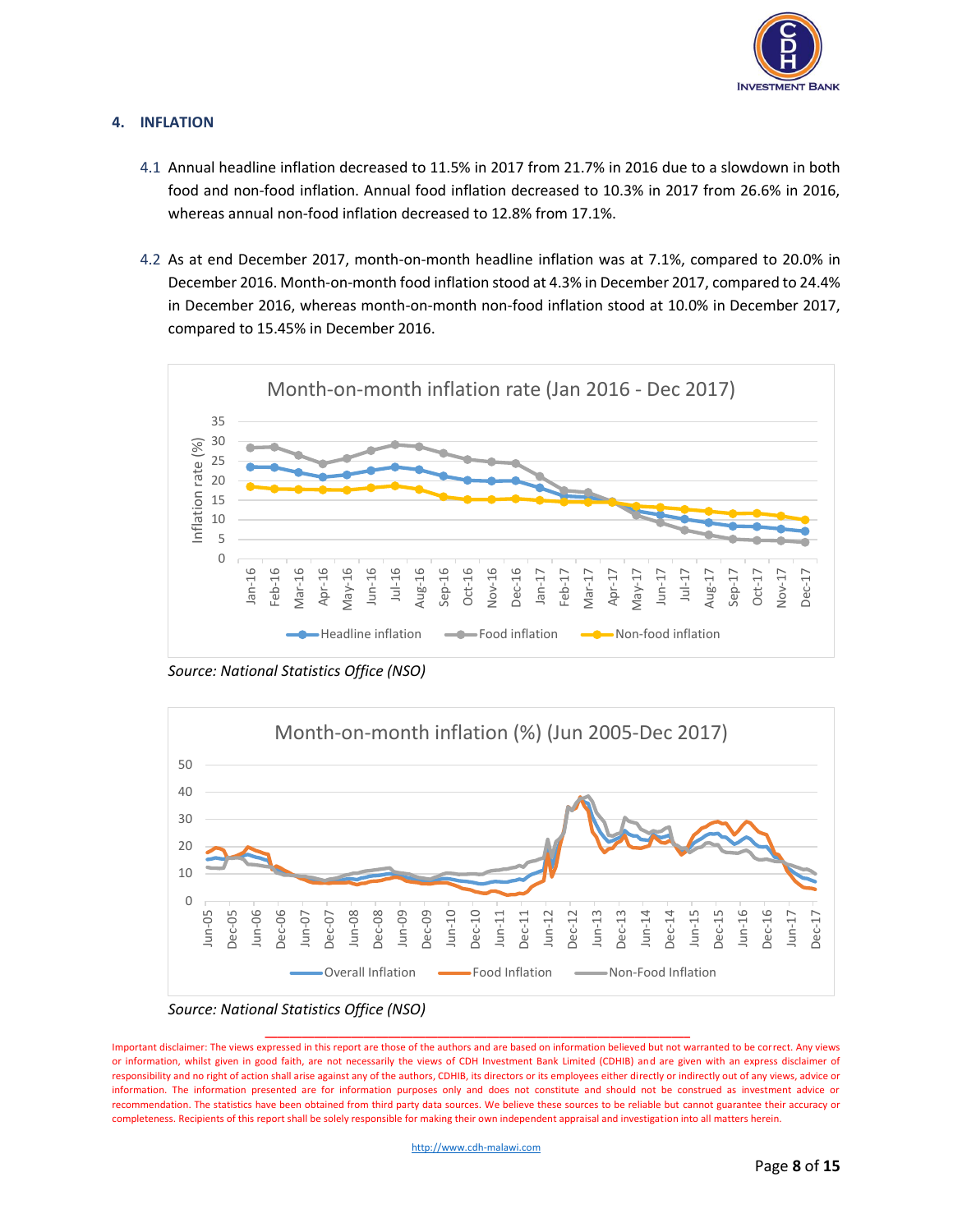

- 4.3 The decline in inflation in 2017 is largely attributed to low agricultural food prices (especially maize) necessitated by a bumper harvest in the 2016/2017 growing season, a stable exchange rate backed by sufficient availability of forex, stable fuel prices, a tight monetary policy and a tight fiscal stance which saw the government spending within its budget.
- 4.4 Looking ahead, in 2018, the inflation rate could remain in the single digit territory. RBM projects that inflation will average 8.5% in 2018 and end the year at 7.0%. The continued drop in inflation could give room for a further reduction in interest rates. However, upside risks to inflation remain rising global oil prices, power challenges, government missing some public finance targets and a possible rebound in high maize prices. The 2018 maize harvest is threatened by the occurrence of the fall armyworm and a dry spell that hit some parts of the country in December 2017 and January 2018.

## **5. STOCK MARKET**

- 5.1 The stock market was buoyant in 2017 as it registered a positive return on investment of 62.14% compared to a negative return of 8.53% in 2016. The market registered a 70.09% increase in share volume traded of 698,894,283 shares compared to a traded volume of 410,895,390 shares in 2016. Traded share value amounted K13.52 billion in 2017, compared to K6.20 billion in 2016, representing a 118.14% increase. Top gainers for the year were FMB, TNM, NICO, MPICO and NITL, with registered share price gains of 182.35%, 139.67%, 100.00%, 99.36% and 76.65%, respectively.
- 5.2 The following table summarizes stock price movements on the Malawi Stock Exchange in 2017.

Important disclaimer: The views expressed in this report are those of the authors and are based on information believed but not warranted to be correct. Any views or information, whilst given in good faith, are not necessarily the views of CDH Investment Bank Limited (CDHIB) and are given with an express disclaimer of responsibility and no right of action shall arise against any of the authors, CDHIB, its directors or its employees either directly or indirectly out of any views, advice or information. The information presented are for information purposes only and does not constitute and should not be construed as investment advice or recommendation. The statistics have been obtained from third party data sources. We believe these sources to be reliable but cannot guarantee their accuracy or completeness. Recipients of this report shall be solely responsible for making their own independent appraisal and investigation into all matters herein.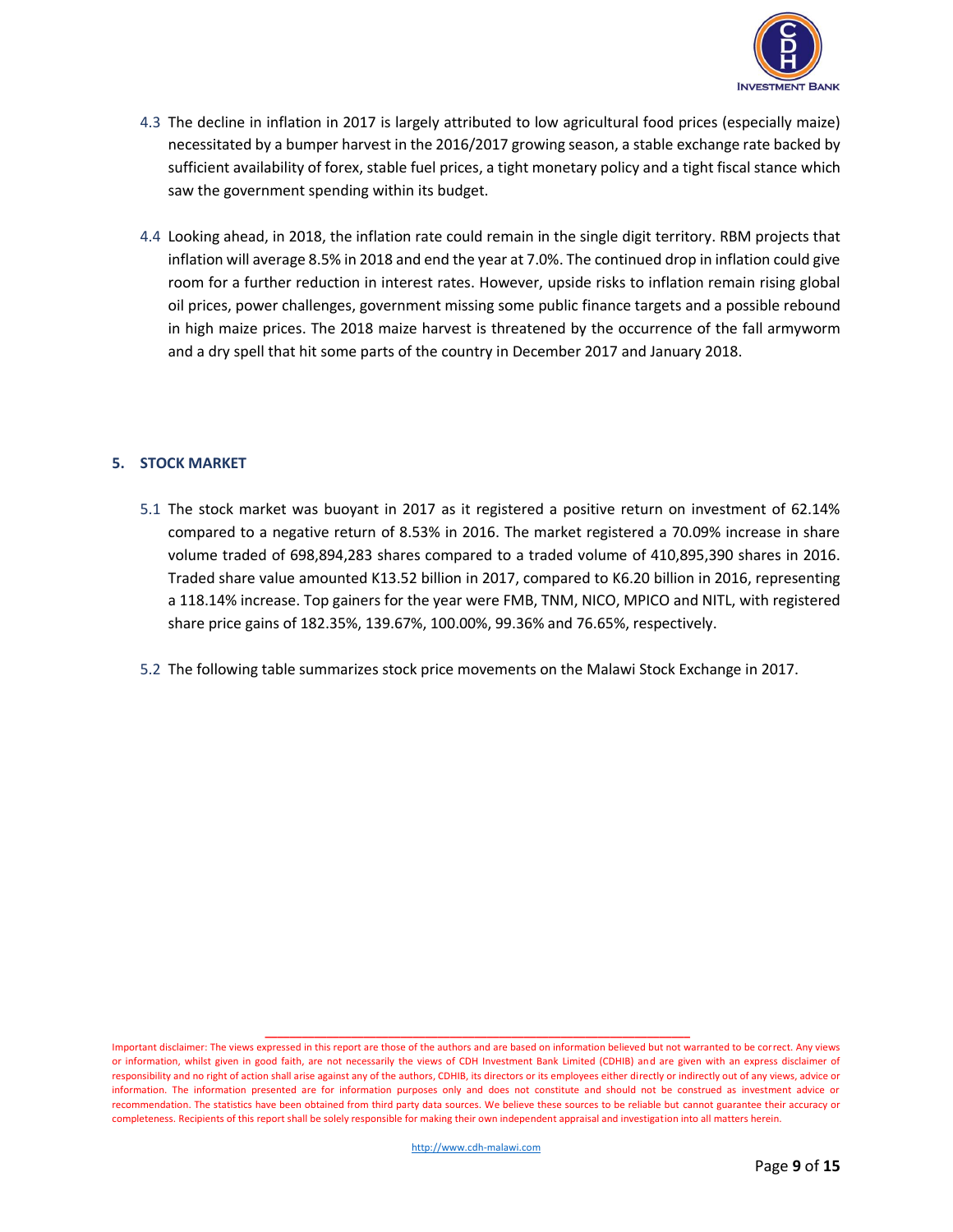

| <b>Trading summary</b> |           |          |               |  |  |
|------------------------|-----------|----------|---------------|--|--|
|                        | 29-Dec-17 |          | Capital gain  |  |  |
| <b>Market indices</b>  |           |          |               |  |  |
| <b>MASI</b>            | 21598.07  | 13320.51 | 62.14%<br>ങ   |  |  |
| <b>DSI</b>             | 16272.64  | 10456.92 | 55.62%        |  |  |
| <b>FSI</b>             | 3519.43   | 2026.07  | 73.71%        |  |  |
| Gainers (price in K)   |           |          |               |  |  |
| <b>FMB</b>             | 48.00     | 17.00    | 182.35%       |  |  |
| <b>TNM</b>             | 14.50     | 6.05     | 139.67%       |  |  |
| <b>NICO</b>            | 34.00     | 17.00    | 100.00%<br>10 |  |  |
| <b>MPICO</b>           | 15.61     | 7.83     | 99.36%<br>11  |  |  |
| <b>NITL</b>            | 60.06     | 34.00    | 76.65%<br>⇑   |  |  |
| Sunbird                | 96.00     | 58.50    | 64.10%<br>⇑   |  |  |
| <b>ILLOVO</b>          | 240.00    | 160.00   | 50.00%<br>⇑   |  |  |
| <b>FMBCH</b>           | 67.00     | 45.01    | 48.86%<br>11  |  |  |
| <b>NBS</b>             | 8.50      | 6.00     | 41.67%<br>⇑   |  |  |
| <b>BHL</b>             | 28.00     | 20.10    | 39.30%<br>⇑   |  |  |
| <b>Standard Bank</b>   | 610.00    | 500.00   | 22.00%<br>⇑   |  |  |
| Old Mutual             | 1960.00   | 1612.00  | ⇑<br>21.59%   |  |  |
| <b>NBM</b>             | 270.08    | 237.12   | 13.90%        |  |  |
| <b>PCL</b>             | 600.00    | 540.00   | 11.11%        |  |  |

| Source: Malawi Stock Exchange (MSE) |  |
|-------------------------------------|--|
|-------------------------------------|--|

## 5.3 **Corporate news**

- 5.3.1 The Malawi Stock Exchange MSE) listed NBS rights issue shares on 17<sup>th</sup> July 2017, FMB Capital Holdings (FMBCH) through a corporate restructuring on 18<sup>th</sup> September 2017 and a 2 year Treasury note on 9<sup>th</sup> October 2017. FMB was officially delisted from the Exchange on 18<sup>th</sup> December 2017. In its place FMB Capital Holdings was listed on the MSE.
- 5.3.2 FMB issued a cautionary statement on a corporate restructuring and acquisition of a controlling shareholding in Barclays Bank Zimbabwe.
- 5.3.3 Telekom Networks Malawi Plc (TNM) released a statement advising that it expected its profits for the year ended December 2017 to be more than 60% higher than the previous corresponding period. In 2016, TNM made a profit of K8.21 billion.

Important disclaimer: The views expressed in this report are those of the authors and are based on information believed but not warranted to be correct. Any views or information, whilst given in good faith, are not necessarily the views of CDH Investment Bank Limited (CDHIB) and are given with an express disclaimer of responsibility and no right of action shall arise against any of the authors, CDHIB, its directors or its employees either directly or indirectly out of any views, advice or information. The information presented are for information purposes only and does not constitute and should not be construed as investment advice or recommendation. The statistics have been obtained from third party data sources. We believe these sources to be reliable but cannot guarantee their accuracy or completeness. Recipients of this report shall be solely responsible for making their own independent appraisal and investigation into all matters herein.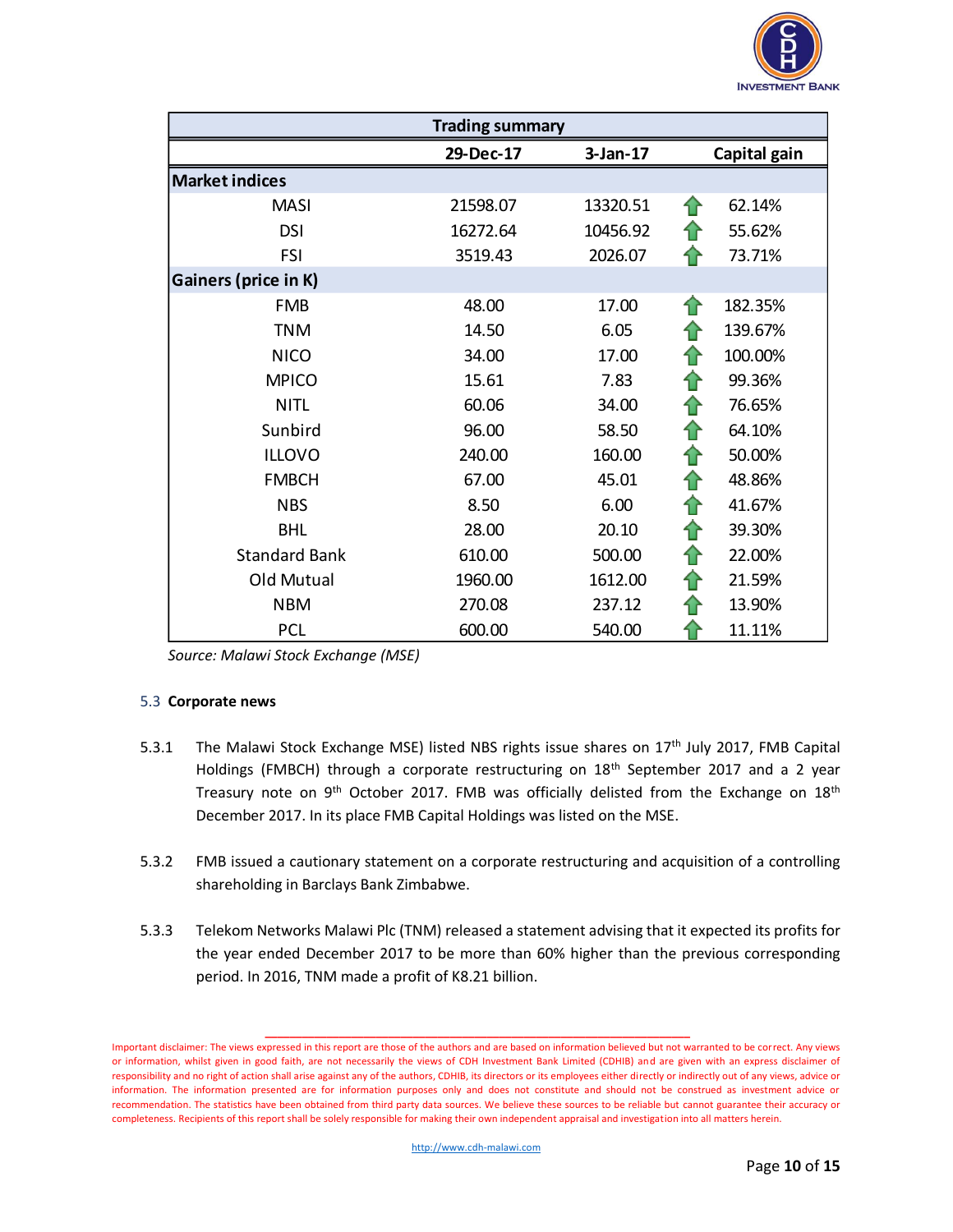

- 5.3.4 Sunbird Tourism Plc released a statement advising that it expected its profits for the year ended December 2017 to be more than 70% higher than the previous corresponding period. In 2016, Sunbird made a profit of K1.34 billion.
- 5.3.5 Standard Bank Malawi Plc released a statement advising that it expected its profits for the year ended December 2017 to be more than 30% lower than the previous corresponding period. In 2016, Standard Bank made a profit of K19.43 billion.
- 5.3.6 MPICO Plc released a statement advising that it expected its trading results for the year ended December 2017 to be more than 100% higher than the previous corresponding period. In 2016, MPICO made a profit of K1.99 billion.
- 5.3.7 Press Corporation Plc (PCL) released a statement advising that it expected the profit for the year ended December 2017 to be more than 90% higher than the previous corresponding period. In 2016, PCL made a profit of K17.21 billion.
- 5.3.8 NBS Bank Plc released a statement advising that it projected the loss for the year ended  $31<sup>st</sup>$ December 2017 to be at least 70% lower than the previous corresponding period. In 2016, NBS made a loss of K4.33 billion.
- 5.3.9 National Investment Trust PLC (NITL) released a statement advising that it expects the profit for the year ended 31<sup>st</sup> December 2017 to be more than 100% higher than the previous corresponding period. In 2016, NITL made a loss of K1.07 billion.
- 5.3.10 NICO Holdings PLC released a statement advising that it forecast the profit for the year ended  $31^{st}$ December 2017 to be more than 180% higher than the previous corresponding period. In 2016, NICO made a net profit of K2.74 billion.

*(Source: MSE)*

## **6. ECONOMIC GROWTH**

6.1 Malawi is projected to register a real economic growth rate of 4.50% in 2017 by the World Bank and the International Monetary Fund (IMF) from the rate of 2.50% recorded in 2016. Economic growth in the previous two consecutive years (2015 and 2016) was largely crippled by regional adverse weather conditions which led to contraction of the agricultural sector. Higher economic growth is expected in 2017 following favorable weather conditions which facilitated a rebound in agricultural production. The World Bank estimates a growth of 5.00% in 2017 for the agricultural sector, up from 2.30% in

Important disclaimer: The views expressed in this report are those of the authors and are based on information believed but not warranted to be correct. Any views or information, whilst given in good faith, are not necessarily the views of CDH Investment Bank Limited (CDHIB) and are given with an express disclaimer of responsibility and no right of action shall arise against any of the authors, CDHIB, its directors or its employees either directly or indirectly out of any views, advice or information. The information presented are for information purposes only and does not constitute and should not be construed as investment advice or recommendation. The statistics have been obtained from third party data sources. We believe these sources to be reliable but cannot guarantee their accuracy or completeness. Recipients of this report shall be solely responsible for making their own independent appraisal and investigation into all matters herein.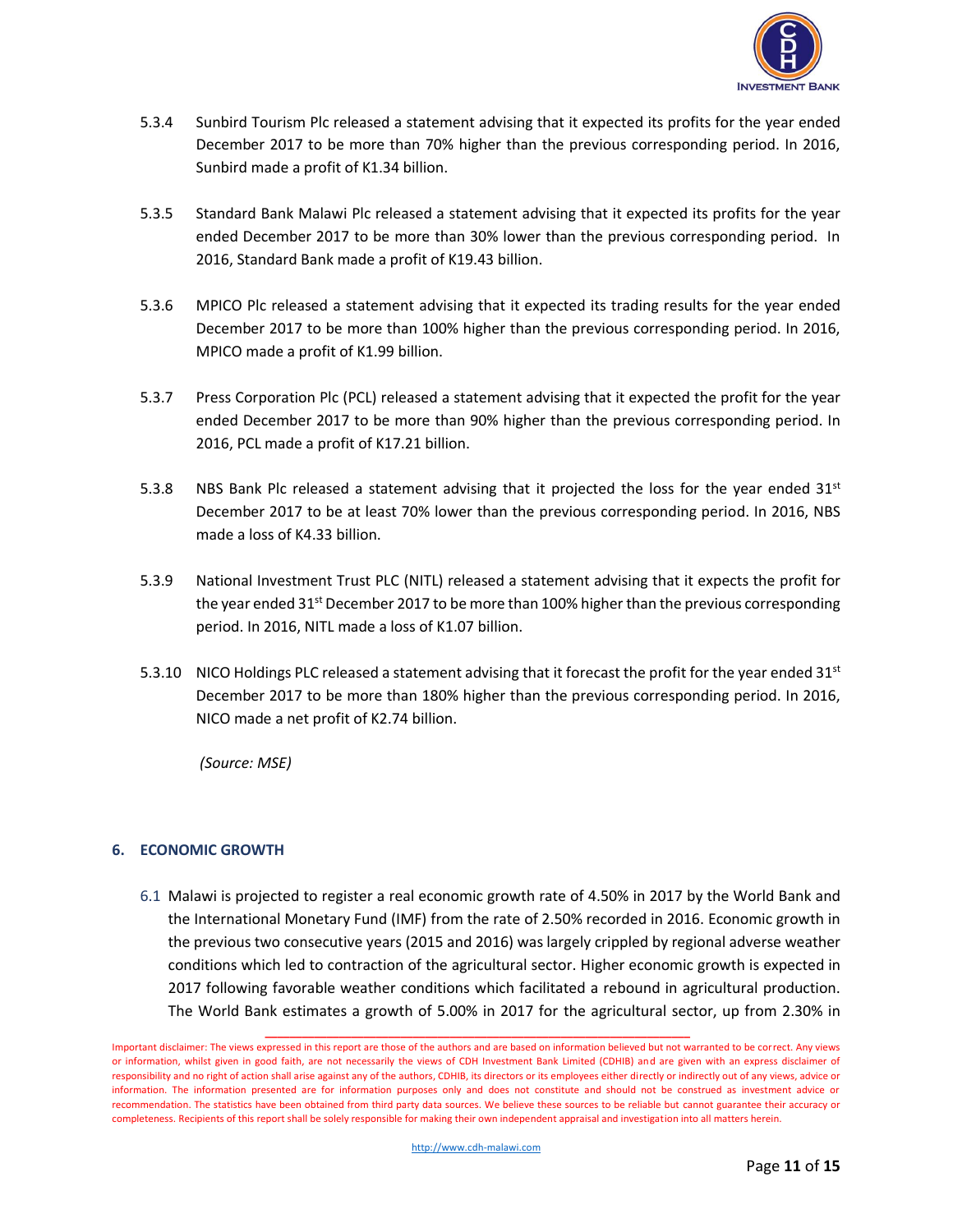

2016, led by increased production of the country's staple crop, maize, which is estimated at 3.5 million tons in 2017, representing a 46.20% increase from the output of 2.4 million tons recorded in 2016.

- 6.2 Despite high growth rates in the agriculture sector, growth rates for the industry and services sectors are expected to be modest. According to the World Bank Economic Monitor for November 2017, the services sector is expected to register a growth rate of 0.2 percentage points higher than that recorded in 2016 and the industry sector a growth rate of 0.8 percentage points higher than that of 2016. Within these sectors, however, the transportation and storage services and manufacturing sub-sectors are expected to register significant growth rates due to increased availability of agricultural goods. Wholesale and retail trade and financial and insurance services are also expected to register higher than average growth rates. Despite the expected rebound in manufacturing, the sector's growth remains weak, mainly due to structural constraints in the supply of energy and water which continue to adversely affect production.
- 6.3 The structural constraints in the supply of energy and water was the major risk to economic growth in 2017. Production in the manufacturing sector, especially, might have been adversely affected by the continued power outages.
- 6.4 Growth forecasts for 2018 are more optimistic on the back of better performance of the agricultural sector and general macroeconomic fundamentals. The IMF, World Bank, and the EIU, project that real economic growth will reach 5.00%, 5.00% and 4.10%, respectively, in 2018.
- 6.5 Risks to economic growth in 2018 include insufficient power supply which could slow down economic growth by reducing private sector activity, and high government debt levels which might keep interest rates high and crowd out private sector funding for growth. The fall armyworm outbreak and a dry spell that hit some parts of the country in January 2018 also threaten agricultural output in 2018.
- 6.6 The table below shows real economic growth projections to 2018

|                   | 2015  | 2016  | 2017  | 2018  | 2019  |
|-------------------|-------|-------|-------|-------|-------|
| EIU               | 2.90% | 2.90% | 4.40% | 4.10% | 4.80% |
| <b>IMF</b>        | 2.95% | 2.30% | 4.50% | 5.00% |       |
| World Bank        | 2.80% | 2.50% | 4.50% | 5.00% | 5.40% |
| Malawi Government | 3.30% | 2.70% | 5.00% |       |       |

## **Real economic growth projections**

Important disclaimer: The views expressed in this report are those of the authors and are based on information believed but not warranted to be correct. Any views or information, whilst given in good faith, are not necessarily the views of CDH Investment Bank Limited (CDHIB) and are given with an express disclaimer of responsibility and no right of action shall arise against any of the authors, CDHIB, its directors or its employees either directly or indirectly out of any views, advice or information. The information presented are for information purposes only and does not constitute and should not be construed as investment advice or recommendation. The statistics have been obtained from third party data sources. We believe these sources to be reliable but cannot guarantee their accuracy or completeness. Recipients of this report shall be solely responsible for making their own independent appraisal and investigation into all matters herein.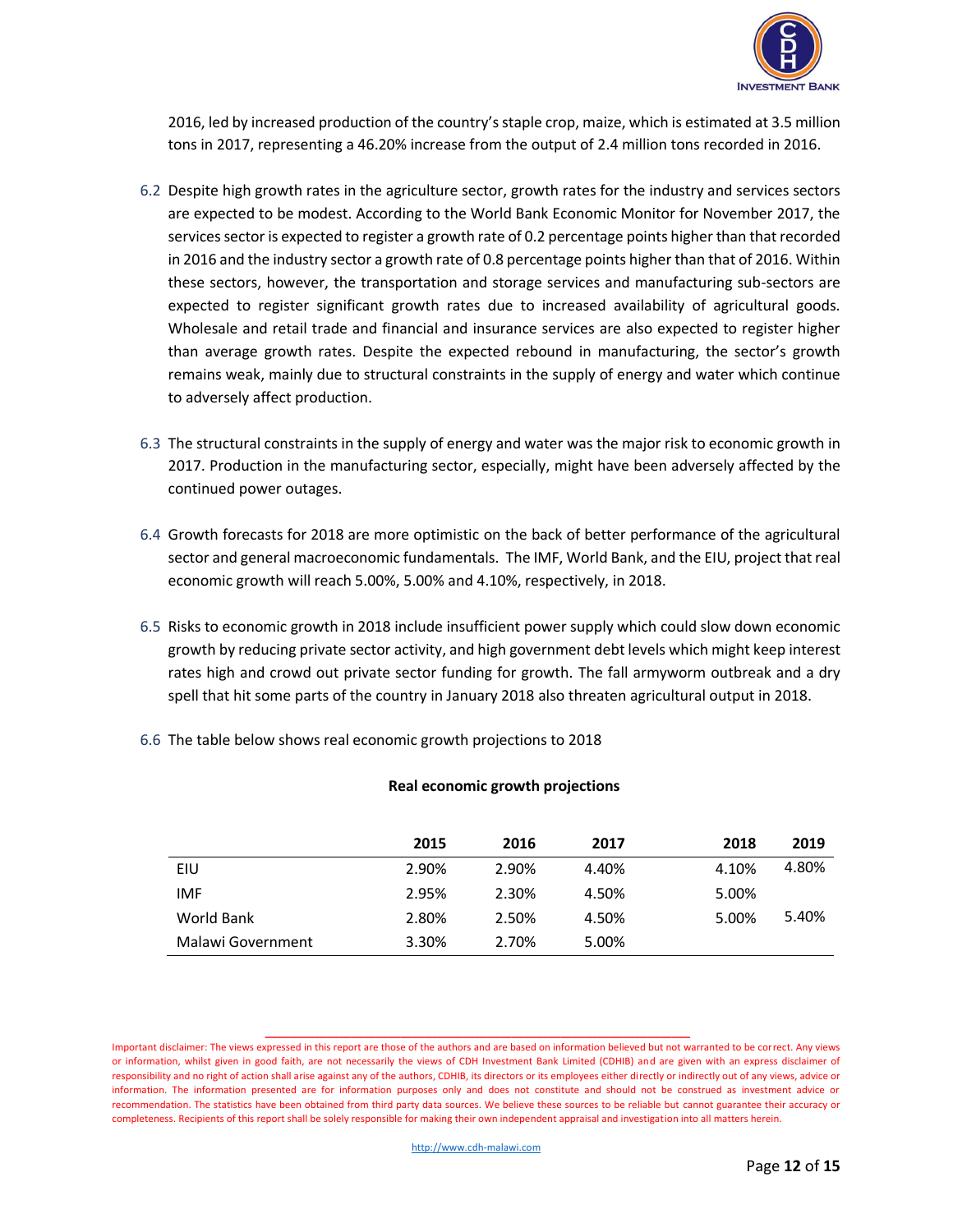



## 6.7 The following chart depicts the Malawi's GDP growth rate from 2000 to 2016.



## **7. COMMODITIES**

#### 7.1 **Tobacco**

- **7.1.1** The 2017 tobacco market season registered better performance in terms of prices compared to the previous season. The all-type tobacco price averaged USD1.99 per kilogram, 40.1% higher than USD1.42 per kilogram recorded at the close of the 2016 season. However, total volume of tobacco sales in 2017 decreased by 45.4% to 106.5 million kilograms, compared to 195.1 million kilograms in 2016. Consequently, the total realization from tobacco sales in 2017, amounting USD212.5 million, was 23.1% lower than USD276.4 million realized in 2016.
- **7.1.2** The decline in tobacco production in 2017 was on account of poor prices that farmers were offered in 2016 and high rejection rates due to overproduction.

|                        | 2017          | 2016           | Change  |
|------------------------|---------------|----------------|---------|
| Volume (kg)            | 106.5 million | 195.1 million  | (45.4%) |
| Average price (USD/kg) | 1.99          | 1.42           | 40.1%   |
| Turnover (USD)         | 212.5 million | U276.4 million | (23.1%) |

*Source: Tobacco Control Commission (TCC)*

Important disclaimer: The views expressed in this report are those of the authors and are based on information believed but not warranted to be correct. Any views or information, whilst given in good faith, are not necessarily the views of CDH Investment Bank Limited (CDHIB) and are given with an express disclaimer of responsibility and no right of action shall arise against any of the authors, CDHIB, its directors or its employees either directly or indirectly out of any views, advice or information. The information presented are for information purposes only and does not constitute and should not be construed as investment advice or recommendation. The statistics have been obtained from third party data sources. We believe these sources to be reliable but cannot guarantee their accuracy or completeness. Recipients of this report shall be solely responsible for making their own independent appraisal and investigation into all matters herein.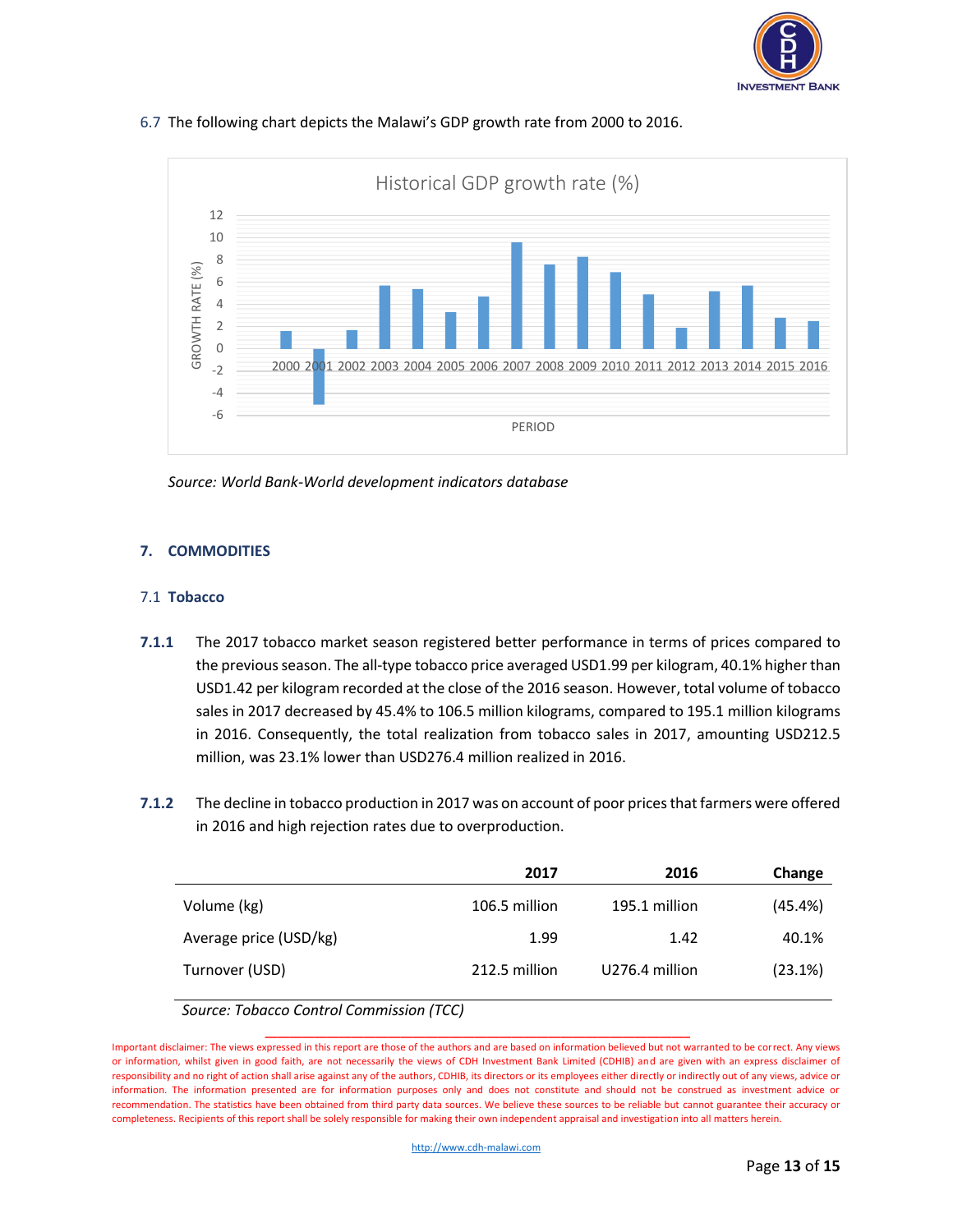

**7.1.3** In 2018 season, farmers could make better margins if they grow good tobacco as the gap between demand for the crop from international buyers and production quota has narrowed. The Tobacco Control Commission (TCC) indicated that the 2018 international buyer demand stands at 171 million kilograms against 162 million kilograms to be grown by 41,784 registered farmers. In 2017, the international buyer demand was 158 million kilograms against 106 million kilograms that were sold through the auction market. However, the dry spell that persisted in January 2018 in some parts of the country could affect the output.

## 7.2 **Cotton**

7.2.1 Cotton production levels are still relatively low in Malawi, averaging 24.03 thousand metric tonnes in the last decade. It is only in 2012 and 2013 that the country produced relatively significant amounts (244,154 metric tonnes in 2012 and 158,826 metric tonnes respectively). Since then cotton production has been declining, reaching 31,439 metric tonnes in 2016.



*Source: Food and Agricultural Organization of the United Nations (FAO)*

## 7.3 **Fuel**

- 7.3.1 Fuel prices were steady in 2017 at K824.70 per litre of petrol, K815.80 per litre of diesel and K648.70 per litre of paraffin after being adjusted three times in 2016, the last adjustment being in November 2016.
- 7.3.2 The Malawi Energy Regulatory Authority (MERA), however, reviewed the fuel prices a number of times during the year to determine if price adjustments were needed. The last review was in December 2017 when MERA assessed the combined effect of the movement of FOB prices and the Kwacha to US Dollar exchange rate, as well as, changes in local factors that determine the

Important disclaimer: The views expressed in this report are those of the authors and are based on information believed but not warranted to be correct. Any views or information, whilst given in good faith, are not necessarily the views of CDH Investment Bank Limited (CDHIB) and are given with an express disclaimer of responsibility and no right of action shall arise against any of the authors, CDHIB, its directors or its employees either directly or indirectly out of any views, advice or information. The information presented are for information purposes only and does not constitute and should not be construed as investment advice or recommendation. The statistics have been obtained from third party data sources. We believe these sources to be reliable but cannot guarantee their accuracy or completeness. Recipients of this report shall be solely responsible for making their own independent appraisal and investigation into all matters herein.